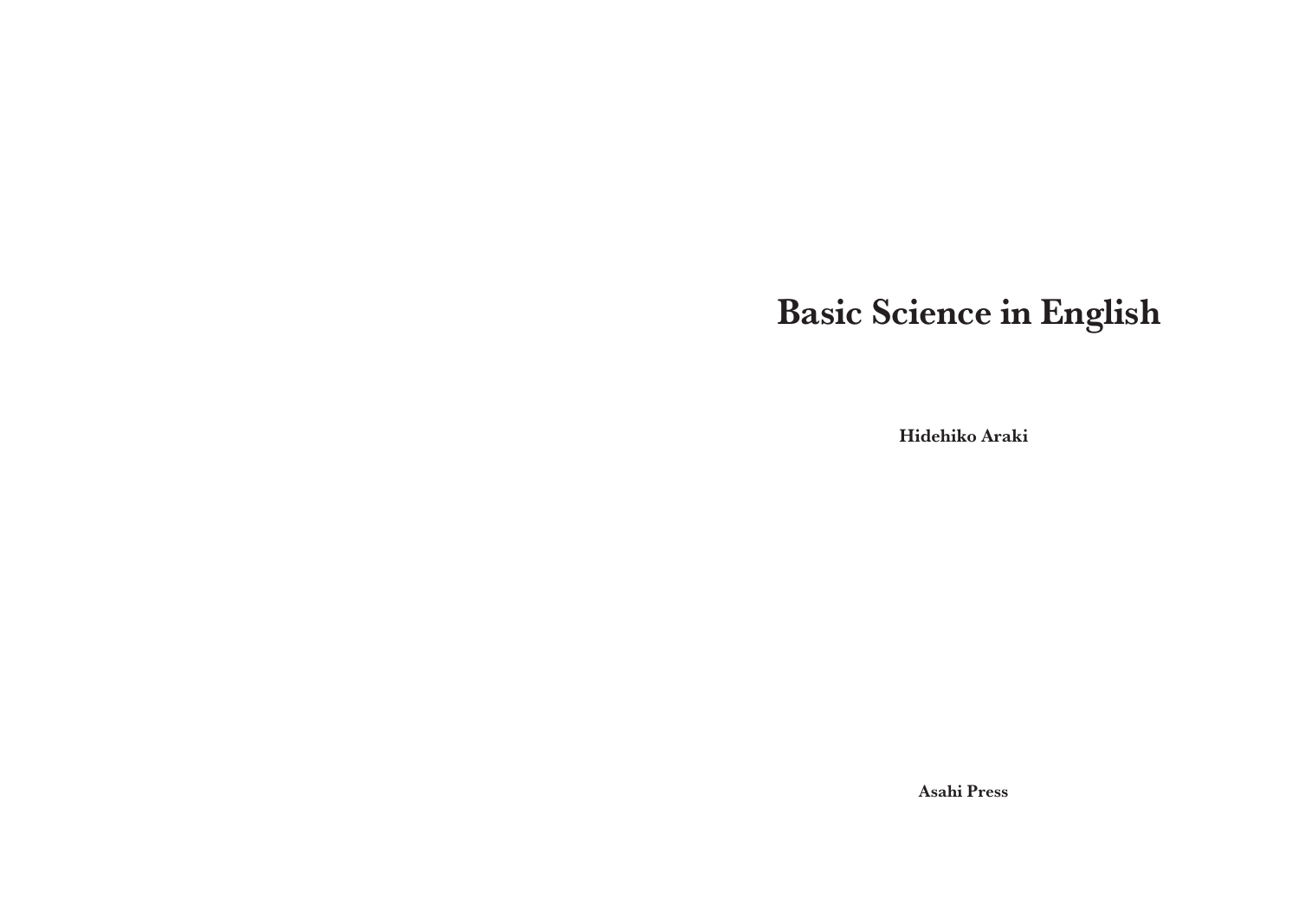#### はじめに

### 〈〈〈 音声ストリーミング配信 〉〉 http://text.asahipress.com/free/english/  $\overline{\phantom{0}}$  $\bullet \bullet \bullet$ この教科書の音声は、 上記ウェブサイトにて無料で配信しています。



Original Title: Visual Encyclopedia of Science Copyright © 1998 Dorling Kindersley Limited A Penguin Random House Company

Japanese translation rights arranged with Dorling Kindersley Limited,London through Fortuna Co., Ltd. Tokyo.

A WORLD OF IDEAS: SEE ALL THERE IS TO KNOW www.dk.com

#### *Basic Science in English*

Copyright © 2017 by Asahi Press

All rights reserved. No part of this publication may be reproduced in any form without permission from the authors and the publisher.

表紙デザイン:大下賢一郎 本文イラスト:藤井美智子

#### 本書の概要

本書はイギリスのジュニア科学辞典 「Visual Encyclopedia of Science」 (Dorling Kindersley) から科学の基礎となる題材を抜粋し、それを Reading 用テクストとして、 練習問題 (Vocabulary 問題、内容理解問題) と科学に関する英文でよく用いられる文 (重要表現・語句) についてのまとめ及びその練習問題を付け加えたものです。各章の 構成は次のようになっています。

- 1. Vocabulary 問題
- 2. Reading 用テクスト
- 3. 内容理解問題 (True or False 問題・英問英答問題)
- 4. 科学に関する英文でよく用いられる文
	- ・重要表現、語句のまとめ
	- ・空欄補充問題 ~ 文完成問題 ~ 英作文 (語句並び替え) 問題

本書の目的(本書を使用して何ができるようになるのか)

- 1. 科学に関する分野別の基本的な語彙 (より深い内容の科学技術に関する英文を 読むための基礎) を身につける。
- 2. 科学に関する英文でよく用いられる文のパターンとその文を作るために用い る重要表現・語句を身につける。
- 3. 英語の速読のトレーニング (限られた時間内にテクストを読みとる力) と英問 英答の基本テクニックを身につける。
- 4. 科学の基礎 (中学・高校の理科の授業で学んだ科学に関する基礎事柄) の復習、 確認をする。

#### 本書の特徴

科学の基礎に関する既習事柄を簡単な英文で読むことにより、科学に関する英文の 学習と科学の基礎の復習、確認が同時に効率よくできます。また練習問題の形式は、 工業英検 3 級・4 級問題の形式に倣っているので検定受験にも役立ちます。

編 著 者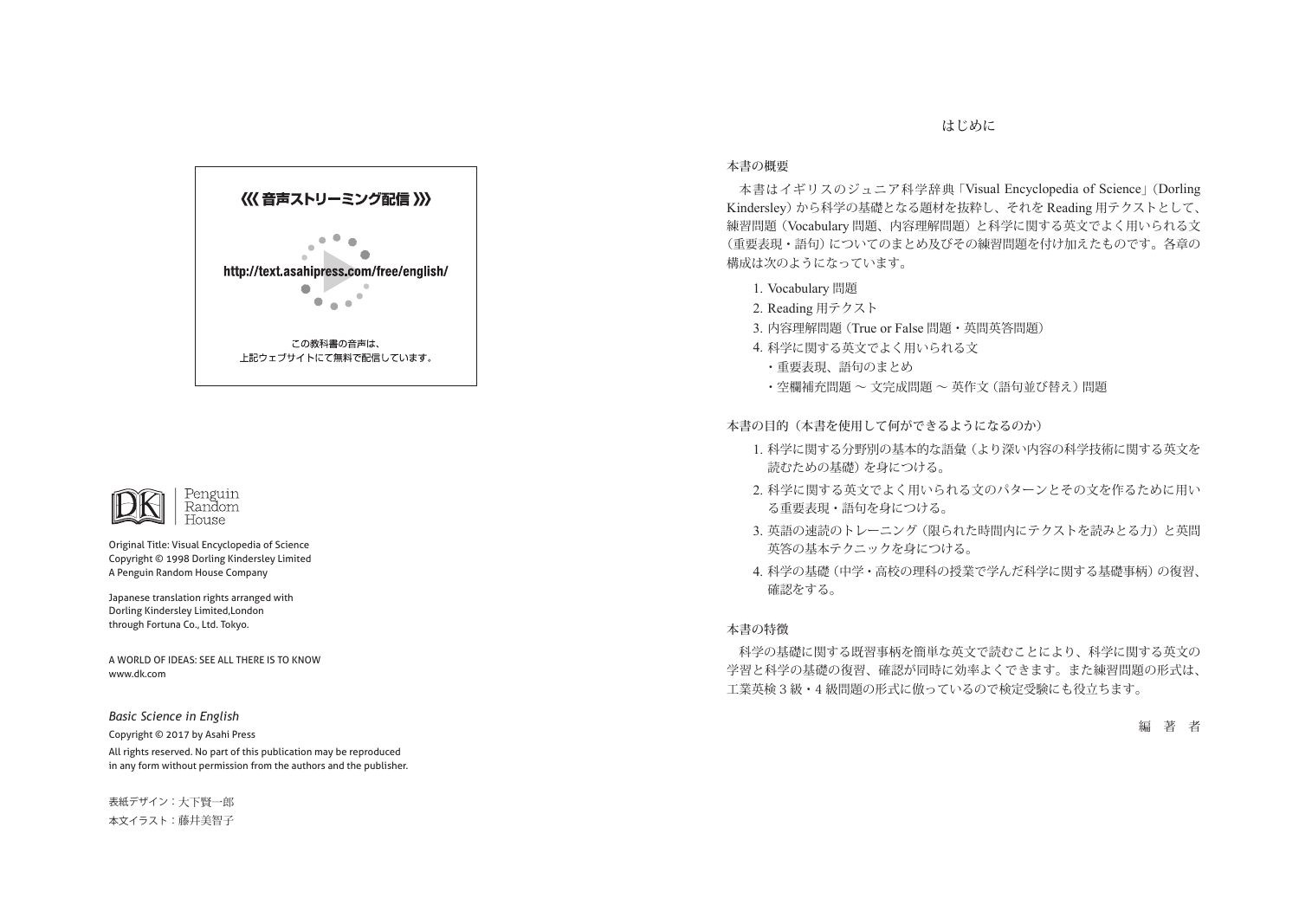#### CONTENTS

| 「詳しく説明」する文 (1)〈句〉                                                                             |  |
|-----------------------------------------------------------------------------------------------|--|
| 2. Mixtures and Compounds <b>Manual Compounds</b> 8<br>「詳しく説明」する文 (2)〈節〉                      |  |
| 「原因·結果」を表す文 (1)                                                                               |  |
| 4. Radioactivity 20<br>「原因・結果」を表す文(2)                                                         |  |
| 5. Forces 26<br>「原因・結果」を表す文(3)                                                                |  |
|                                                                                               |  |
| 6. Work, Power, Efficiency <b>Election Community</b> 32<br>「目的」を表す文                           |  |
| 7. Energy resources <b>Manual Energy Resources</b> 38<br>「手段・方法」を表す文                          |  |
| 8. Pressure 24<br>「条件・仮定」を表す文(1)                                                              |  |
| 9. Heat and Temperature <b>Executive Service Service Service Service</b> 50<br>「条件・仮定」を表す文(2) |  |

| 11. Lenses and Mirrors <b>Commission Commission</b> 62<br>「関係」を表す文 (2)                                                                                                                                                                               |    |
|------------------------------------------------------------------------------------------------------------------------------------------------------------------------------------------------------------------------------------------------------|----|
| 12. Sound waves <b>contract and a set of the set of the Sound Waves</b><br>「比較」を表す文 (1)                                                                                                                                                              | 68 |
| 13. Magnetism <b>contract of the contract of the contract of the contract of the contract of the contract of the contract of the contract of the contract of the contract of the contract of the contract of the contract of the</b><br>「比較」を表す文 (2) | 74 |
| 14. Electricity <b>continuum continuum continuum continuum continuum continuum continuum continuum continuum continuum continuum continuum continuum continuum continuum continuum continuum continuum continuum continuum conti</b><br>「比較」を表す文 (3) | 80 |
| 「能力・特性」を表す文                                                                                                                                                                                                                                          | 86 |
| 「可能性・確率」を表す文                                                                                                                                                                                                                                         | 92 |
| 17. Computers and Telecommunications <b>Communical</b><br>「数量」を表す文 (1)                                                                                                                                                                               | 98 |
| 18. Microscopic life <b>Commission</b> 104<br>「数量」を表す文 (2)                                                                                                                                                                                           |    |
| 19. Photosynthesis <b>Manual Manual Property 110</b><br>「数量」を表す文 (3)                                                                                                                                                                                 |    |
| 20. The solar system <b>Exercise Contract 20. The solar system</b> and the solar system <b>Exercise Contract 2116</b><br>「増減」を表す文                                                                                                                    |    |
| 英作文 (並び替え問題) ができるようになるには ……………………………… 122<br>コラム (1)<br>コラム (2) 英問英答 (Reading 問題) ができるようになるには …………………………… 124<br>コラム(3) イギリス英語とアメリカ英語の違い ……………………………………………… 126                                                                                      |    |
| Words and Phrases <b>Commission Control</b> and Taylor and Taylor and Taylor and Taylor and Taylor and Taylor and Taylor and Taylor and Taylor and Taylor and Taylor and Taylor and Taylor and Taylor and Taylor and Taylor and Tay                  |    |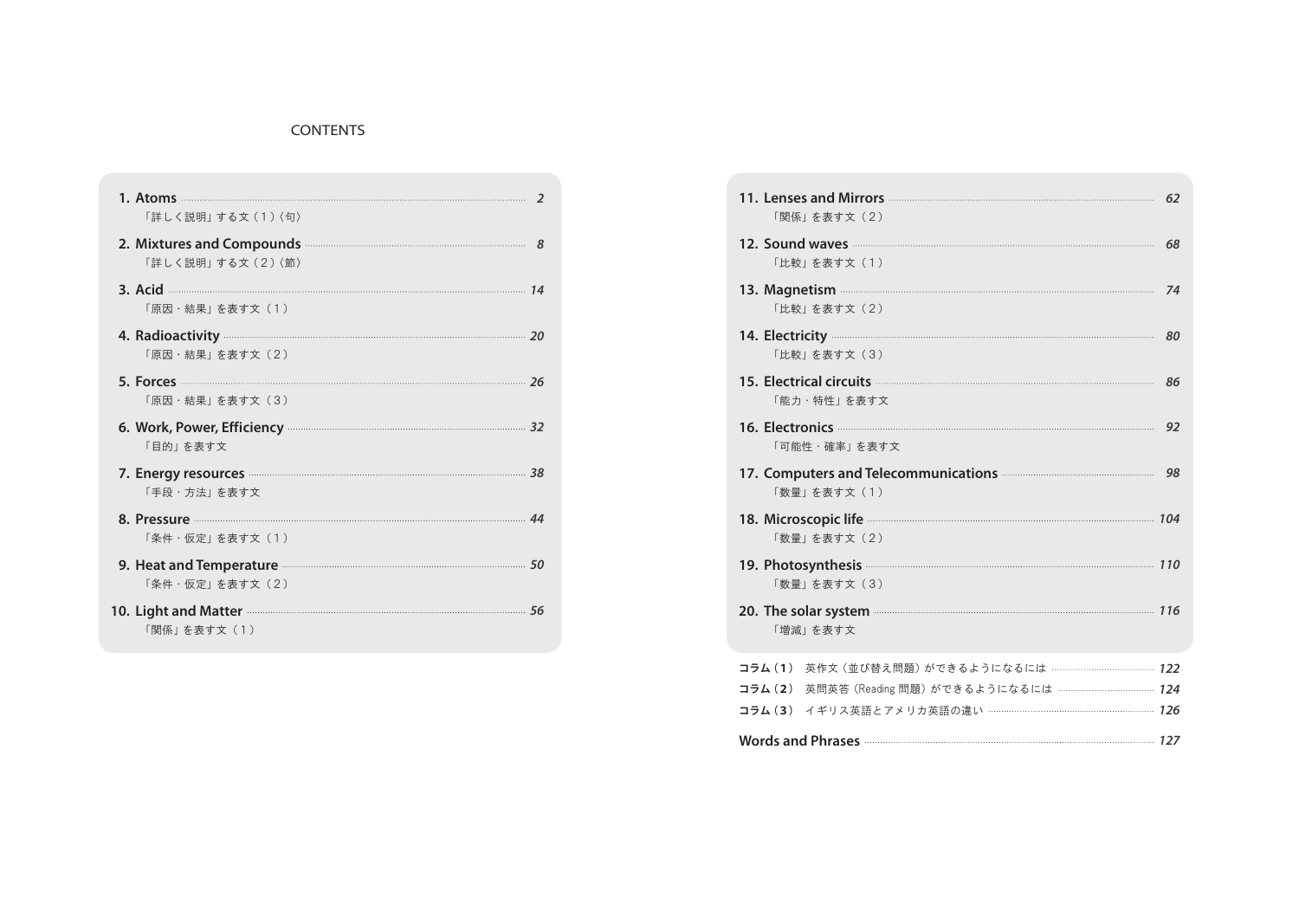## **Basic Science in English**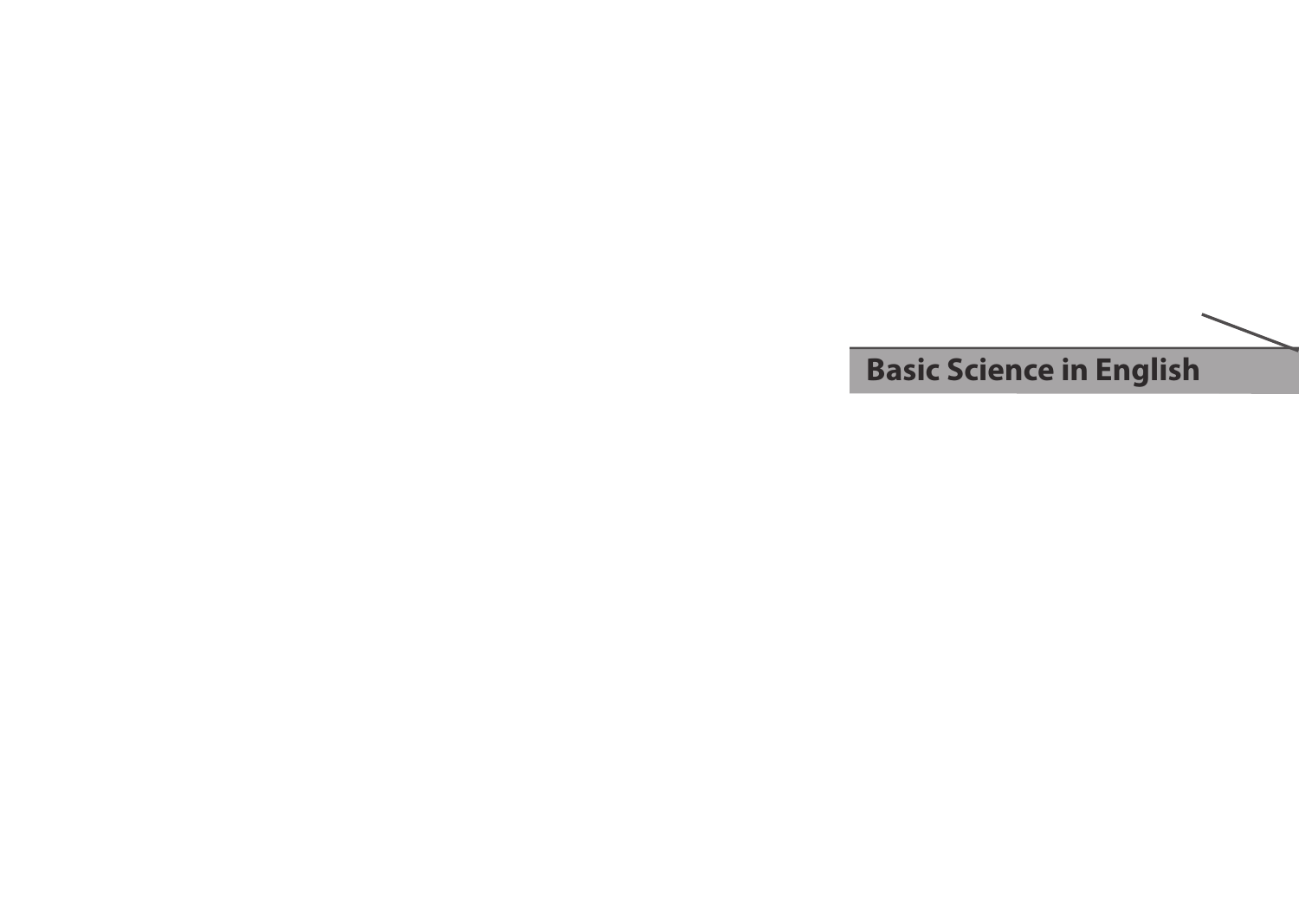### **1. Atoms**

あらゆる物質は原子と呼ばれる小さな粒子からできています。原子は原子核と その周りをまわっている電子で構成されていて、原子核は陽子と中性子でできてい ます。陽子と中性子はクォークと呼ばれる、さらに小さな粒子からできています。 同じ元素で中性子の数が異なる原子は同位体と呼ばれます。ある元素の原子番号 はその原子の原子核中の陽子の数です。

#### **2 Disc 1**

#### **Vocabulary**

- ・次の英文の ( ) に適当な語を下の語群から選んで入れなさい。ただし、文頭に入る語 は大文字で始めなさい。
- ① An ( ) is the smallest particle of an element.
- ② A ( **1.** ) is the very small central core of an atom. It is made
	- up of  $(\lambda^2)$  and  $(\lambda^3)$  (except in hydrogen).
- ③ ( ) orbit the nucleus in layers, or "shells".
- ④ ( ) are atoms of the same element with different numbers of neutrons.
- ⑤ Neutrons and protons contain smaller particles called ( ).
- ⑥ An element's ( ) number is the number of protons in the nuclei of its atoms.

atomic, atom, electrons, isotopes, neutrons, nucleus, protons, quarks



#### **3 Reading**

Matter is made up of tiny particles called atoms. Since most atoms are very stable structures, they form the building blocks for everything in the universe. There are just over a hundred types of atoms, which are themselves made up of even smaller "subatomic" particles.

#### **Atomic structure**

The centre, or nucleus, of an atom contains protons (which have a positive charge) and neutrons (which have no charge). Negatively charged particles called electrons orbit the nucleus in layers, or "shells".

#### **Nucleon number**

The total number of protons and neutrons in the nucleus is the atom's nucleon number. The most common form of carbon has 6 protons and 6 neutrons, so it is called carbon-12.

#### **Isotopes**

All atoms of the same element contain the same number of protons, but some forms of the element may have different numbers of neutrons. These are isotopes. The isotope carbon-14 has two more neutrons than the isotopes carbon-12.

#### **Quarks**

Neutrons and protons contain smaller particles called quarks, stuck together by tiny particles called gluons. "Down" quarks have one-third of a negative charge, and "up" quarks two-thirds of a positive charge.

#### **Particle collisions**

Scientists discover new particles by smashing together subatomic particles at high speed. The collision briefly creates new particles, whose movements are recorded by computers.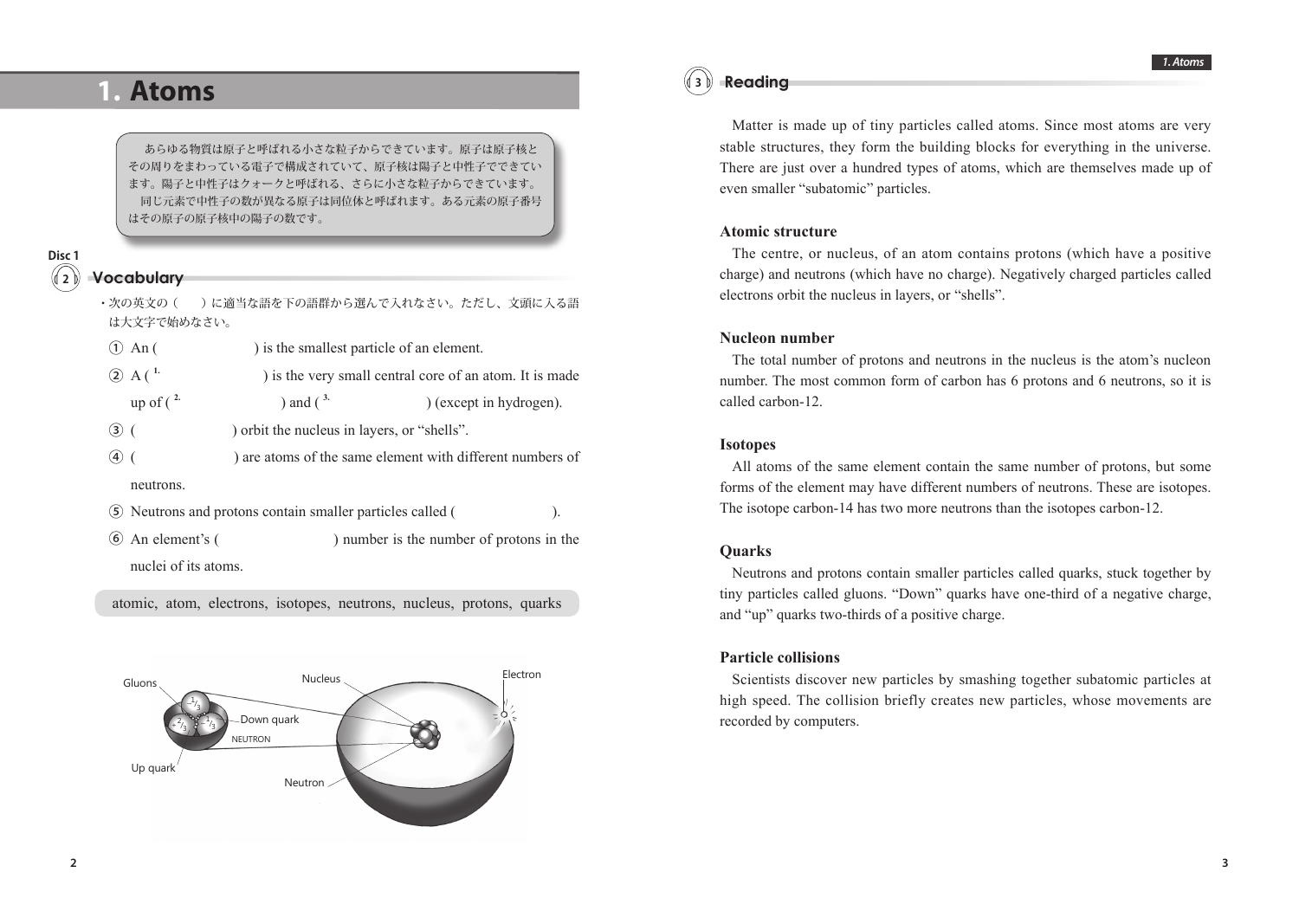#### **Describing atoms**

- ・ The relative atomic mass (RAM) of an element compares the average mass of its atoms to the mass of a carbon-12 atom.
- ・ An element's atomic number tells you the number of protons in the nuclei of its atoms.

| <b>Relative atomic mass (RAM)</b> |        |            |  |  |
|-----------------------------------|--------|------------|--|--|
| element                           | symbol | <b>RAM</b> |  |  |
| Hydrogen                          | н      |            |  |  |
| Carbon                            | C      | 12         |  |  |
| Sodium                            | Nа     | 23         |  |  |
| Iron                              | Fe     | 55.9       |  |  |
| <b>Bromine</b>                    | Br     | 79.9       |  |  |
| Tungsten                          | W      | 183.9      |  |  |
| Mercury                           | Hg     | 200.6      |  |  |
|                                   |        |            |  |  |

#### **Atom facts**

- ・ Protons and neutrons are 1,836 times heavier than electrons.
- ・ Scientists have discovered more than 200 different subatomic particles.
- ・ Specks of dust contain a million million atoms.

#### **True or False Questions**

- ① ( ) Most atoms break down easily.
- ② ( ) A nucleus has a positive charge.
- ③ ( ) An electron has a negative charge.
- ④ ( ) The nucleon number is the number of neutrons in the nucleus.
- ⑤ ( ) Isotopes have the same atomic numbers.
- ⑥ ( ) A proton is about 1,800 times heavier than an electron.

#### **Technical Writing**

・ 「詳しく説明」 する文 (1) 〈句〉

#### 例文

 The force of an arrow **fired** from a bow is the resultant of component forces **acting** along the bowstring.

訳: 弓から発射される矢の力は、弓のストリング (つる) に沿って働いている分力が組み合わ された合力です。( 力 )

#### 「詳しく説明」する文〈句〉に用いられる語句

1. 前置詞 (句)

前置詞 + 名詞 (前置詞句) はまとまってその直前の名詞を修飾します。

neutrons **in** the nuclei

原子核にある中性子

#### 2. 分詞

 分詞は形容詞として名詞を修飾する働きがあります。分詞単独の場合は分詞の後ろの名詞、 分詞が後に他の語 (句) を伴う場合は、分詞の前の名詞を修飾します。

a) 現在分詞 $(\sim$  ing)

現在分詞は 「~している、~する」 のように能動的な意味を表します。

**boiling** water

沸騰しているお湯

component forces **acting** along the bowstring 弓のストリング (つる) に沿って働いている分力

b) 過去分詞 $(\sim$  ed)

過去分詞は「~される、~された」と受動的な意味を表します。

#### **recycled** paper

#### 再成された紙 (再生紙)

the force of an arrow **fired** from a bow 弓から発射される矢の力